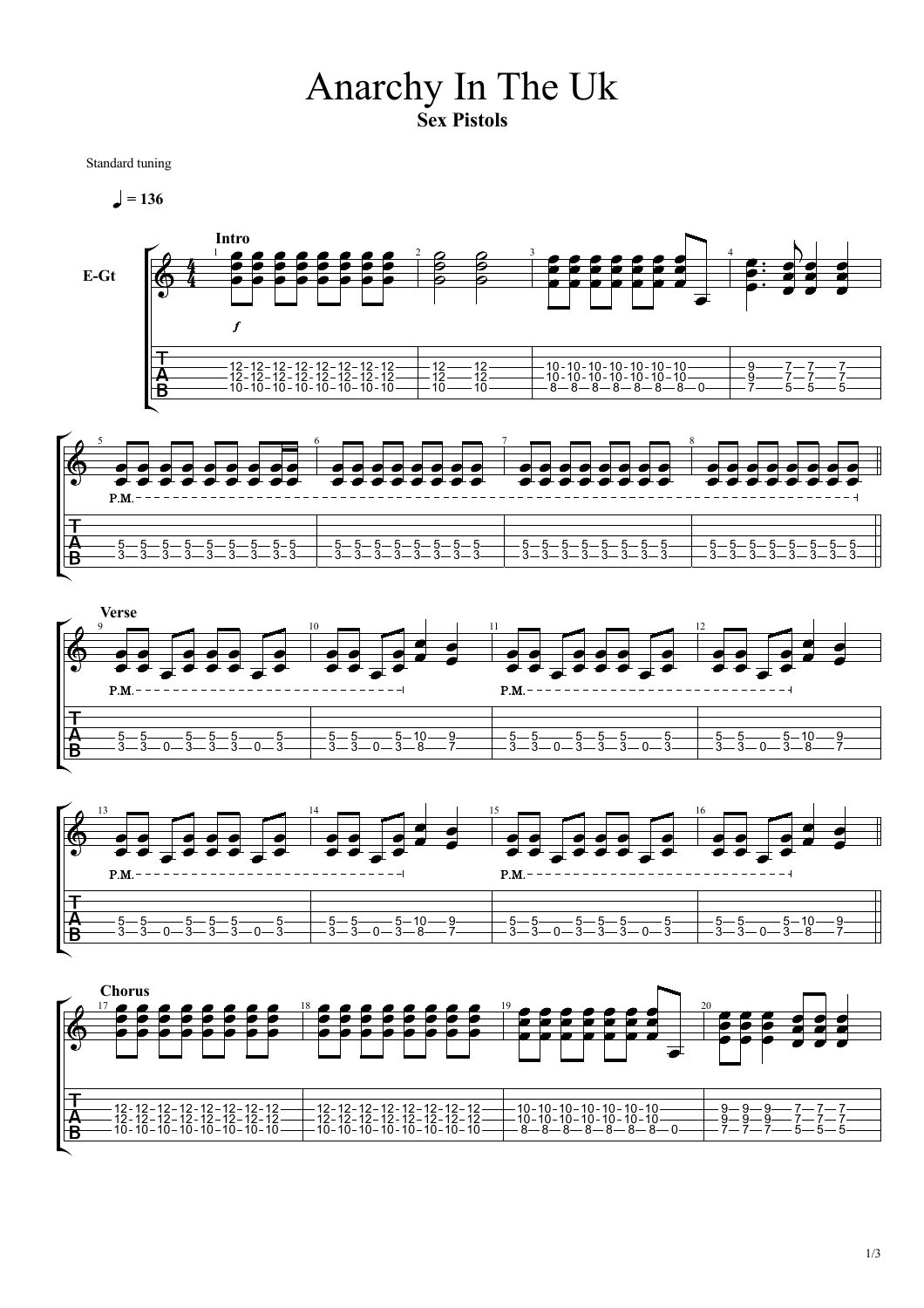







 $3 - 3$  —  $\qquad$  —  $\qquad$  —  $\qquad$  —  $\qquad$  —  $\qquad$  —  $\qquad$  —  $\qquad$  —  $\qquad$  —  $\qquad$  —  $\qquad$  —  $\qquad$  —  $\qquad$   $\qquad$   $\qquad$   $\qquad$   $\qquad$   $\qquad$   $\qquad$   $\qquad$   $\qquad$   $\qquad$   $\qquad$   $\qquad$   $\qquad$   $\qquad$   $\qquad$   $\qquad$   $\qquad$   $\qquad$   $\qquad$   $\qquad$   $\qquad$  5 3<sup>-</sup>